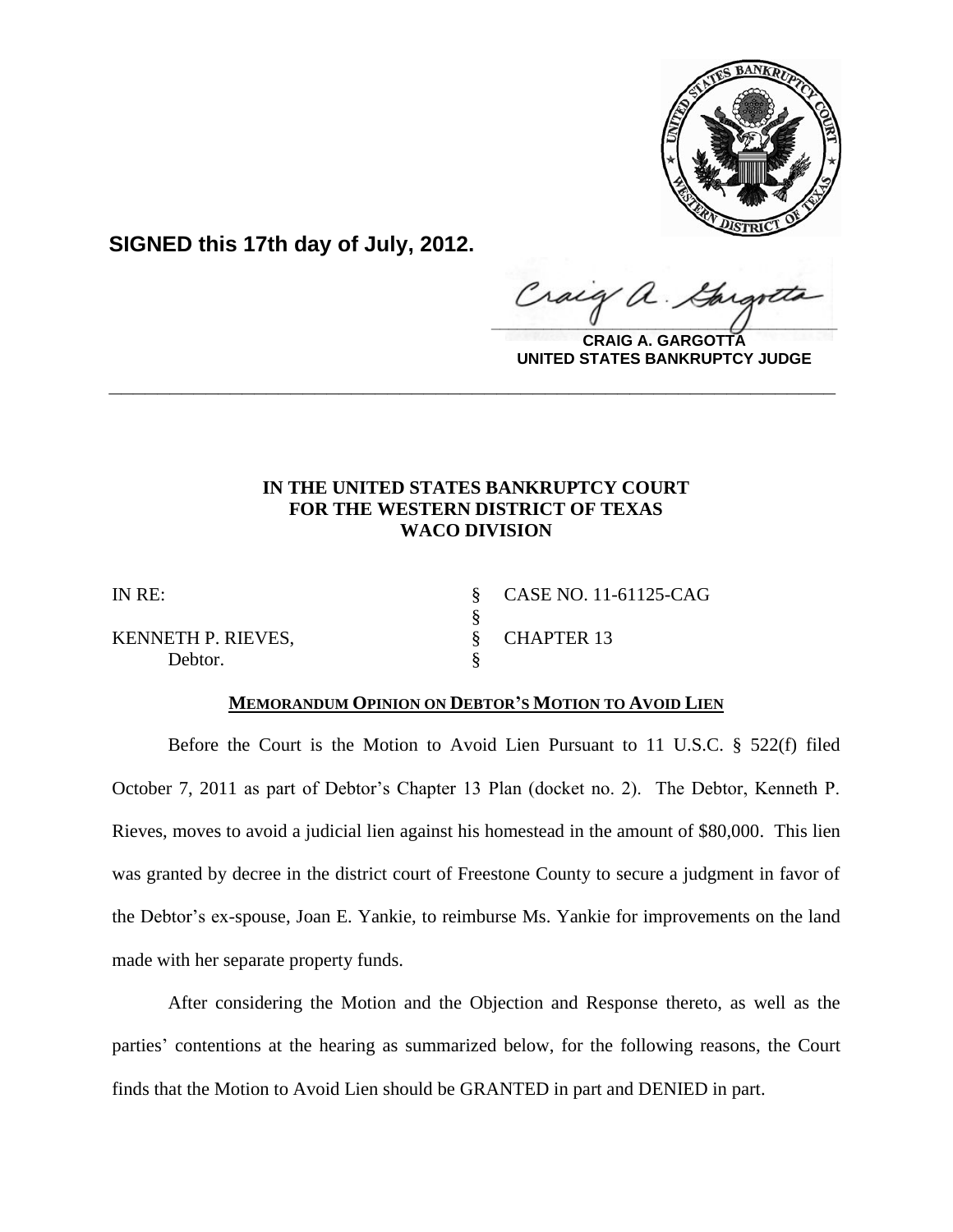### **FACTUAL & PROCEDURAL BACKGROUND**

In mid-2000, while the Debtor and Ms. Yankie were dating, the Debtor purchased ten acres in Freestone County, which the parties agree constituted separate property belonging to the Debtor. In early 2001, Ms. Yankie sold her separate home and moved into a trailer with the Debtor on his ten-acre property. In November 2001, the couple got married. During their marriage, Ms. Yankie used some of her separate property funds to make improvements to the Debtor's ten acre property. According to her testimony at the hearing on January 18, 2012, Ms. Yankie used the proceeds from the sale of her separate home, cashed in her \$10,000 annuity, and took a \$6,500 loan out on her life insurance policy. During their marriage, the couple jointly purchased an adjoining 3.1 acres of land.

According to her testimony, in 2003, Ms. Yankie left the property due to marital issues, went back in 2004 in an attempt to make the marriage work, and then ultimately left again in 2005. On June 9, 2006, the couple was divorced by decree of the district court of Freestone County.

As part of the divorce decree, the state court confirmed the contents of each party"s separate estate before dividing up the marital estate. The court confirmed that the ten acres purchased by the Debtor prior to the marriage, more particularly described in Exhibit A to the decree, "has been and is the separate property of" the Debtor. (Debtor's Exhibit M-1, Divorce Decree, at 2.) The court then confirmed that Ms. Yankie's separate property consisted of "any interest in her retirement and/or 401k plan by virtue of her employment that existed as of the date of marriage, November 30, 2011." (*Id.*)

Under the paragraph entitled "Division of Marital Estate," the court executed "a just and right division of the parties" marital estate, having due regard for the rights of each party." In

2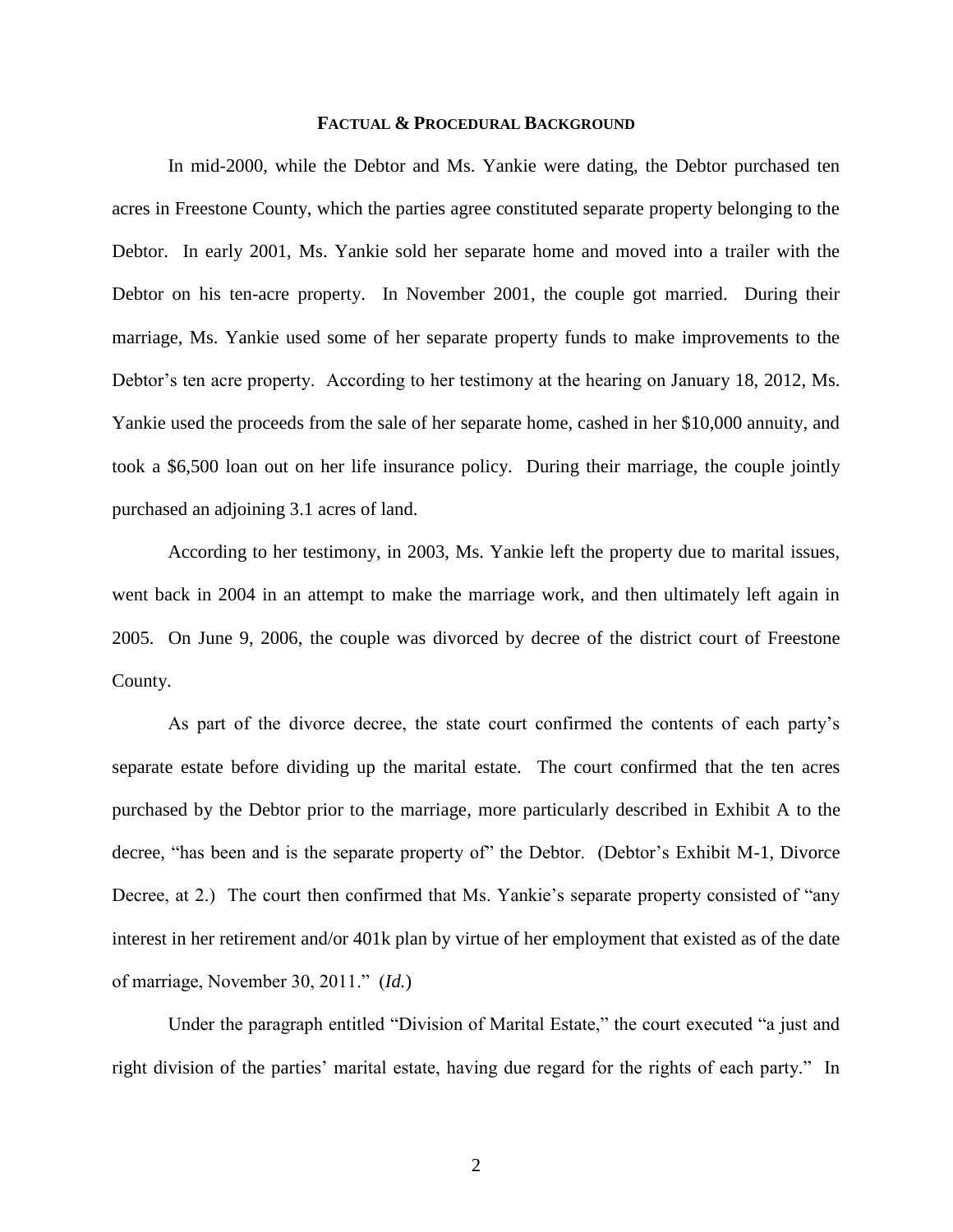doing so, the court awarded certain property to each party as his or her "sole and separate property," divesting the other party of "all right, title, interest, and claim in and to that property.

In particular, the court awarded to the Debtor, among other things, (1) "the marital residence located on the separate property confirmed to [the Debtor]";" and (2) an additional "3.1 acres of land more particularly described in Exhibit B" attached to the decree. (Divorce Decree, at 3.) The court awarded to Ms. Yankie, among other things, "\$63,557 cash for her separate property funds used as down payment and/or on the marital residence located on the husband's separate property." (*Id.* at 4). Accordingly, the court ordered that Ms. Yankie recover a judgment from the Debtor in that amount. The court described this judgment as "part of the division of community property and [Ms. Yankie's] reimbursement claim" and clarified that it "shall not constitute or be interpreted to be any form of spousal support or alimony." (*Id.*) "For the purposes of securing the judgment," the court granted Ms. Yankie "an equitable lien against the real property located in Freestone County Texas which is more particularly described in Exhibits A & B" (i.e. against all 13.1 acres of real property). (*Id.* at 5.)

On October 7, 2011, the Debtor filed for bankruptcy under Chapter 13. Within the Debtor's Chapter 13 Plan, the Debtor filed his Motion to Avoid Lien Pursuant to 11 U.S.C. § 522(f), claiming that he was entitled to avoid the judicial lien granted in the divorce decree.

On December 20, 2011, Ms. Yankie filed an Objection to the Motion (docket no. 28). In her Objection, Ms. Yankie's sole argument was that "section  $522(f)(1)(A)$  does not apply to a lien created by a divorce decree as part of a divorce property division," citing *Farrey v. Sanderfoot*, 500 U.S. 291 (1991).

On January 1, 2012, the Debtor filed a Response (docket no. 33). In his response, he argued that Ms. Yankie"s lien never attached to the Debtor"s homestead property in the first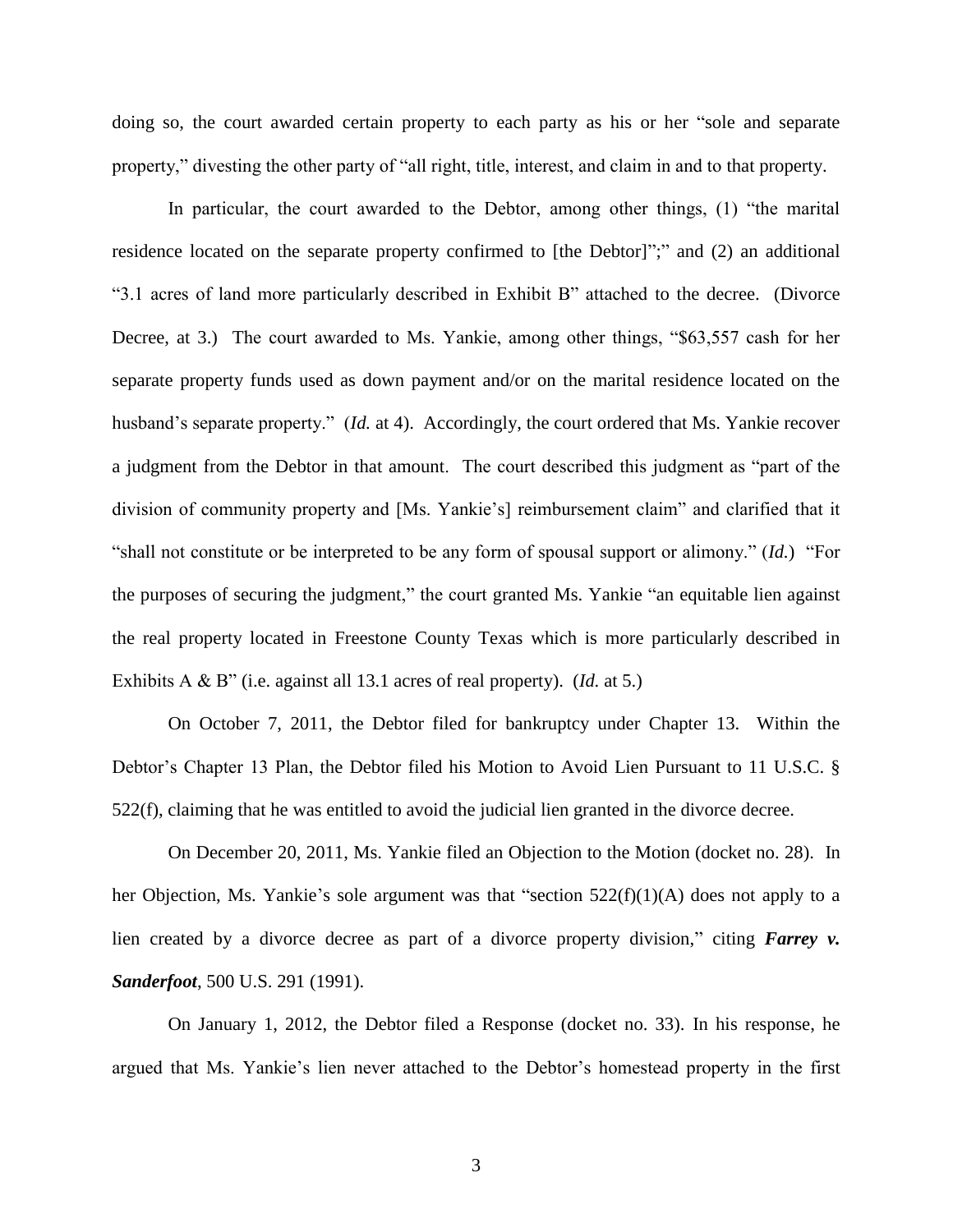place because an equitable lien for reimbursement is not one of the types of liens that is enforceable against a homestead under § 50 the Texas Constitution. The Debtor further argued that even if the lien is enforceable, the relevant issue under *Sanderfoot* is whether the Debtor "possessed an interest to which a lien attached before it attached," and in this case the Debtor had a pre-existing separate property interest in part of the land to which the lien attached.

On January 18, 2012, the Court heard arguments from counsel on the Motion. At that time, the Debtor indicated that he would soon be filing an amended Schedule C to elect the Texas exemptions, rather than the federal exemptions. On November 30, 2011, the Debtor filed the Amended Schedule C. (docket no. 16).

On February 22, 2012, the Court reconvened the parties for a status hearing, after which the Court confirmed that the amended schedules effectively mooted Ms. Yankie"s then-pending Objection to Exemption (docket no. 26). At the hearing, the Court determined that the principal arguments raised at the January hearing with respect to the Motion to Avoid Lien were not affected by the change in exemptions.

Also at this February  $22<sup>nd</sup>$  hearing, Ms. Yankie noted that she might file a request with the district court of Freestone County for clarification of the court"s divorce decree, to clarify the precise type of lien that was granted in the decree. The state court eventually granted Ms. Yankie's request for clarification on June 8, 2012, which the Court will discuss below, after discussing the parties contentions at the hearing.

### **PARTIES' CONTENTIONS AT THE HEARING**

At the hearing on January 18, 2012, the Debtor proffered two separate and independent grounds for avoiding the lien. First, he argued that the lien did not properly attach in the first place because an equitable lien for reimbursement is not one of the types of liens that is

4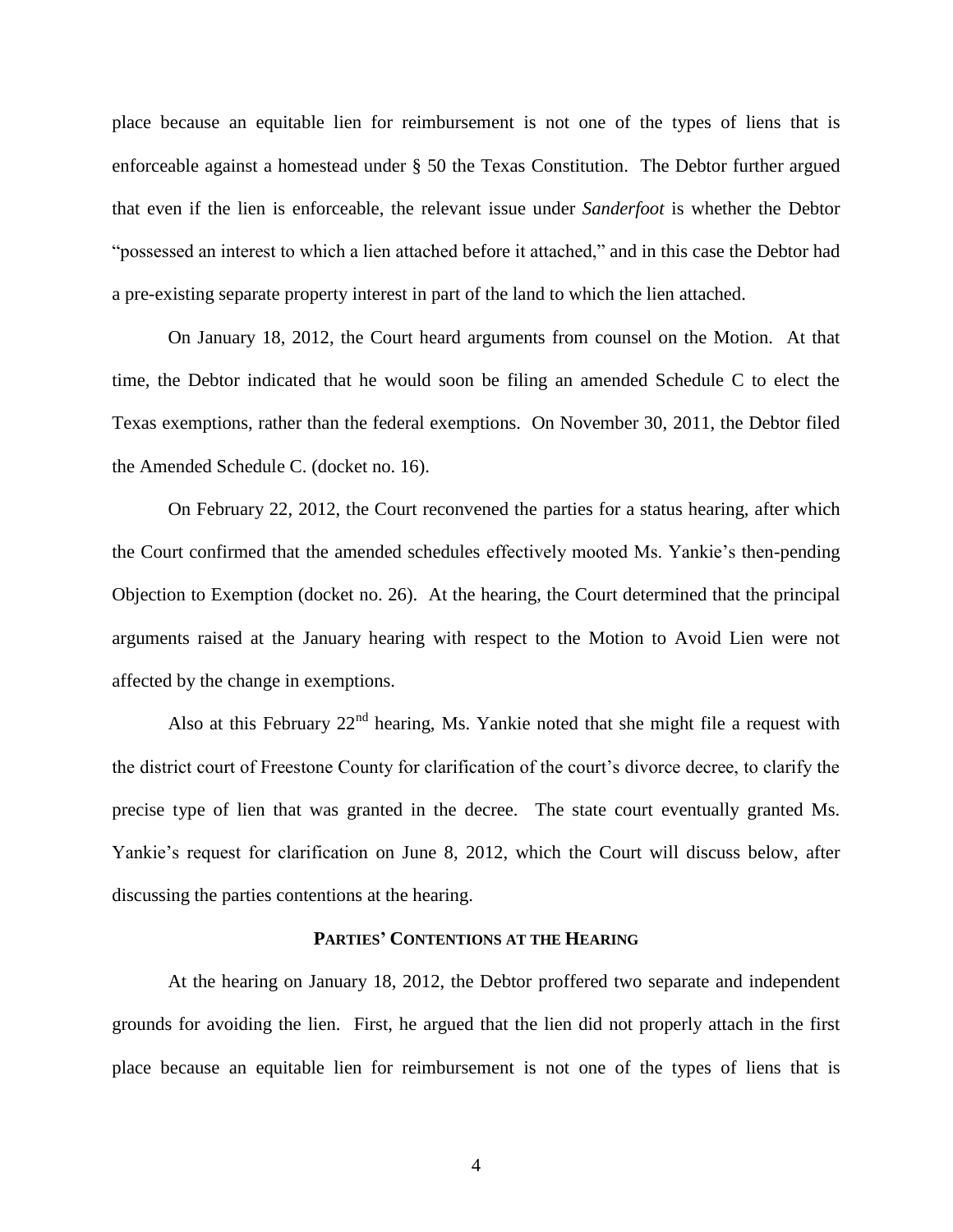enforceable against an individual"s homestead under Article XVI, Section 50(a) of the Texas Constitution. Second, he argued that even if the lien properly attached, the portion of the lien that was applied to the ten acres is still avoidable pursuant to 11 U.S.C. § 522(f)(1), specifically under *McVay v. Parrish*, 7 F.3d 76 (5th Cir. 1993), because the Debtor had a pre-existing separate property interest in the ten acres before the lien attached. The Debtor conceded both in his Response and at the hearing that if the Court finds that the lien did properly attach in the first place, the Debtor would only be able to avoid the portion of the lien that attached to the ten acres, and would not be able to avoid the portion of the lien that attached to the 3.1 acres.

In response to the Debtor"s arguments at the hearing, Ms. Yankie argued that both *Sanderfoot* and *Parrish* are distinguishable from this case, in part because those decisions predated the amendment to Article XVI, Section 50(a) of the Texas Constitution, as well as revisions in the Texas Family and Property Codes. Under the Texas Constitution, a homestead is "protected from forced sale, for the payment of all debts" with certain enumerated exceptions for certain types of debts. The amendment provides an additional exception for "an owelty of partition imposed against the entirety of the property by a court order or by a written agreement of the parties to the partition, including a debt of one spouse in favor of the other spouse resulting from a division or an award of a family homestead in a divorce proceeding." Tex. Const. art. XVI, § 50(a)(3). Ms. Yankie argued that the judicial lien is the result of an owelty of partition, and thus the lien properly attached and is enforceable against the homestead.

During her opening statement, Ms. Yankie argued that "an owelty lien is not subject to § 522(f), period." Ms. Yankie then went on to assert that even if an owelty lien is subject to § 522(f), applying § 522(f) to this case would not serve its legislative purpose, which, according to *Sanderfoot*, is to thwart creditors who rush to obtain a judgment. In this case, Ms. Yankie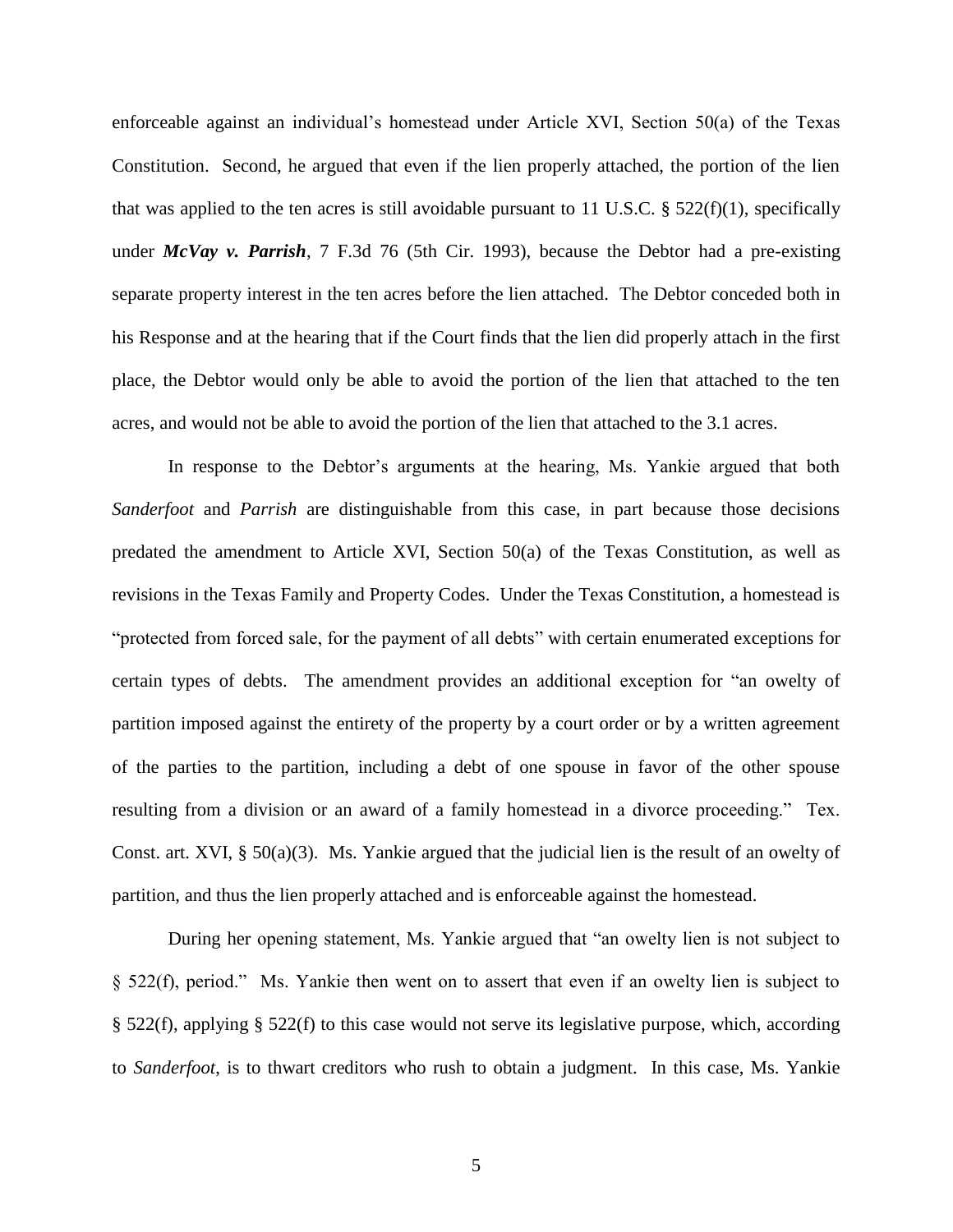argues that she obtained the lien not to defeat the Debtor"s interest, but to protect her own interest in the homestead. Ms. Yankie concedes that the ten acres are "technically" the Debtor's separate property, but argues that Ms. Yankie used her separate personal funds to contribute to improvements on that property and thus has "an equitable right or interest, or perhaps even a resulting constructive trust" as a result of her contributions.

## **STATE COURT'S CLARIFICATION ORDER ON DIVISION OF PROPERTY**

On June 8, 2012, several months after this Court heard arguments from counsel, the state court granted Ms. Yankee's request for clarification of the divorce decree. The court issued a Clarification Order on Division of Property, which stated, in part:

The Court, after hearing the evidence and arguments of counsel, finds that the Court has continuing jurisdiction to render further orders to enforce the division of property made in the Decree of Divorce and to assist in the implementation of or to clarify the prior order.

The Court finds the underlying divorce case was not resolved by a property settlement between the parties but was disputed and tried to the Court for which the Court's judgment awarded real estate to KENNETH PAUL RIEVES in the Decree of Divorce dated June 9, 2006 and that a portion was Husband"s separate property and the remaining portion was Husband and Wife"s property that was acquired as community. The Court finds that improvements on all the land were made in part with Wife's separate property and that the improvements are incapable of partition and the house value would be damaged by division of the land, and that therefore an equitable lien and an owelty lien of partition on all the real property awarded as described in Exhibits  $A \& B$  attached hereto are necessary and appropriate to secure the judgment award of \$63, 557 to JOAN ELAINE YANKIE (f/k/a JOAN ELAINE RIEVES).

IT IS THEREFORE ORDERED that for the purposes of securing the judgment awarded to [Ms. Yankie] in the Decree of Divorce dated June 9, 2006, for the sum of \$63,557, together with post judgment interest beginning at the rate of 5% per annum, as security for the debt of one spouse in favor of the other spouse resulting from an award of the family homestead in a divorce proceeding, that [Ms. Yankie] is granted an equitable lien, and owelty lien of partition, as allowed by Section 50 of the Texas Constitution, which owelty lien is imposed against the entirety of the real property located in Freestone County, Texas, which is more particularly described in Exhibit A  $\&$  B attached hereto until the obligation of [the Debtor] described in the divorce decree is fully paid.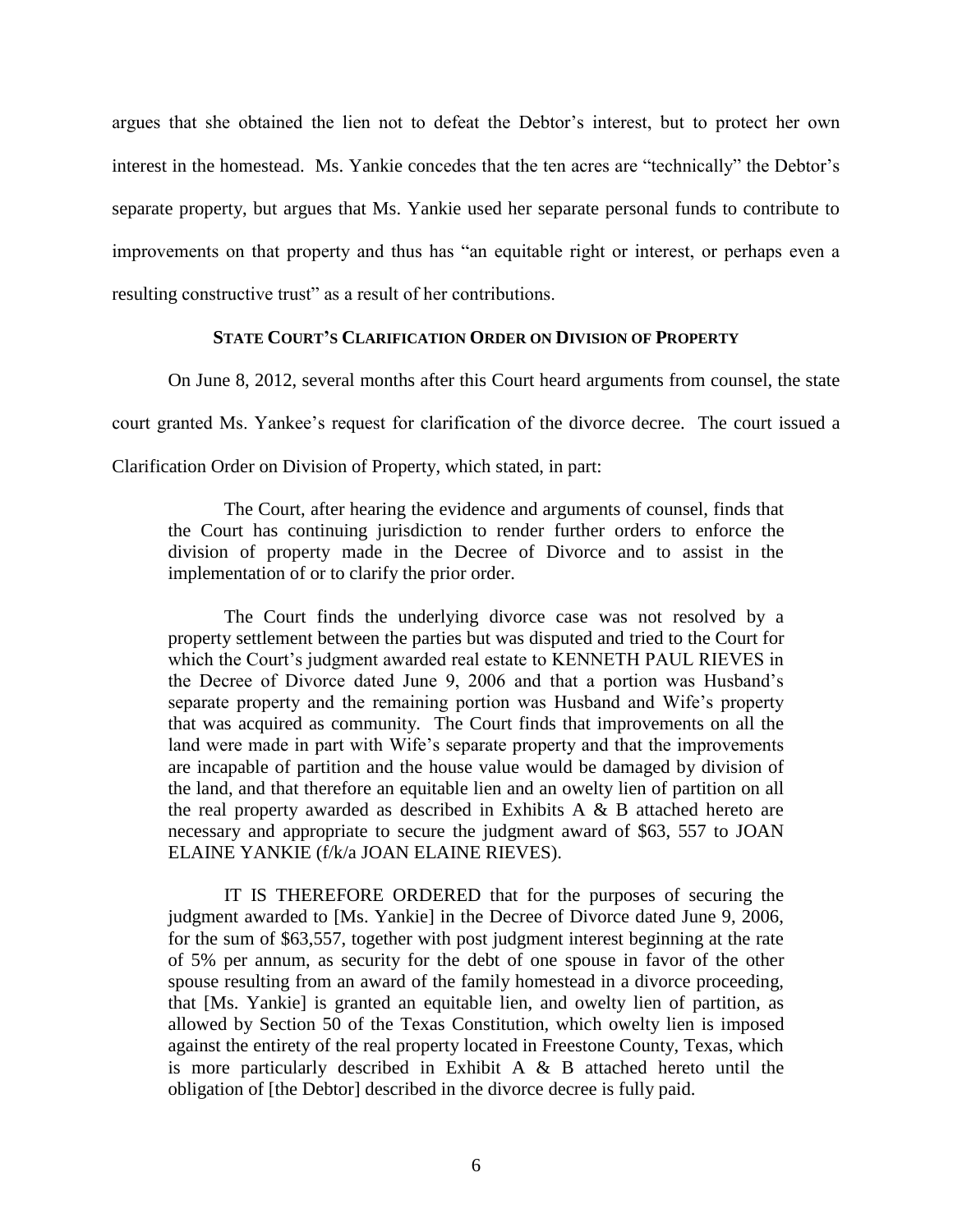(Clarification Order on Division of Property, District Court of Freestone County, entered June 8, 2012, docket no. 65.)

## **ANALYSIS**

As previously stated, the Debtor has proposed two separate and independent grounds for avoiding the lien. First, he argued that the judicial lien, originally described in the divorce decree as an "equitable lien" is not one of the types of liens that are enforceable against an individual"s homestead under Article XVI, Section 50(a) of the Texas Constitution. Second, he argued that even if the lien properly attached, the Debtor can still avoid the portion of the lien that was applied to the ten acres pursuant to 11 U.S.C.  $\S$  522(f)(1) because under *McVay v*. *Parrish*, 7 F.3d 76 (5th Cir. 1993), the Debtor had a pre-existing separate property interest in the ten acres before the lien attached. The Court will address each of these arguments in turn.

## **I. Attachment of the Lien under the Texas Constitution**

"Under Texas law, a lien is unenforceable against homestead property . . . unless it secures payment for certain debts provided for in Tex. Const. art. XVI, § 50." *McCombs v. H.D. Smith Wholesale Drug Co.*, 659 F.3d 503, 508, 509 n.9 (5th Cir. 2011) (internal citations omitted). An equitable lien for reimbursement is not one of the enumerated exceptions provided in the Texas Constitution; a lien arising from an "owelty of partition," however, is an exception under  $\S$  50(a)(3) of the Texas Constitution. With regard to whether the judicial lien granted by the Freestone County court in this case is enforceable, the Court finds that the Clarification Order on Division of Property is dispositive (docket no 65). The state court clarified that it granted both an equitable lien and an owelty lien, "as allowed by Section 50 of the Texas Constitution." In describing the debt, the court mirrored the language of  $\S$  50(a)(3). Therefore, in giving deference to the state court"s application of the applicable law, this Court finds that the lien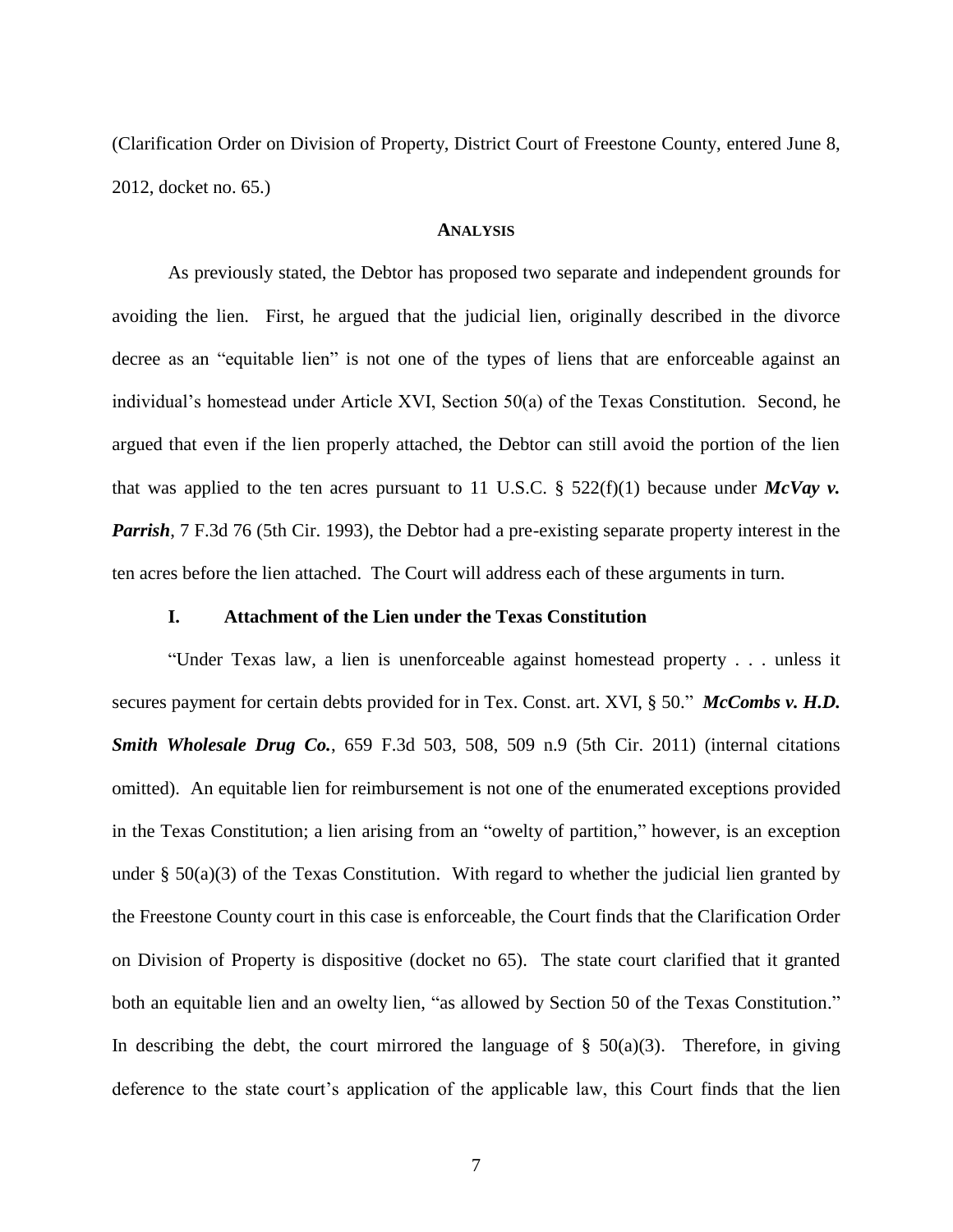imposed in the divorce decree was, in fact, an owelty lien that properly attached to the full 13.1 acres of the property awarded to the Debtor in the divorce decree.

# **II. Avoidance of the Lien under 11 U.S.C. § 522(f)**

"Section 522(f) allows a debtor to avoid the fixing of a judicial lien on property made exempt as a Texas homestead." *McVay v. Parrish*, 7 F.3d 76, 77 (5th Cir. 1993). "The key portion of § 522(f) states that "the debtor may avoid the fixing of a lien on an interest . . . in property." *Farrey v. Sanderfoot*, 500 U.S. 291, 296 (1991). According to the Supreme Court, "Congress enacted  $\S 522(f)$  with the broad purpose of protecting the debtor's exempt property." *Id.* at 297. "Section 522(f), by its terms, extends this protection to cases involving the fixing of judicial liens onto exempt property." *Id.* According to the Court in *Sanderfoot*, "the text, history, and purpose of  $\S$  522(f)(1)" indicate that the provision is not concerned with "liens that fixed on an interest before the debtor acquired that interest." *Id.* at 298. "For these reasons, it is settled that a debtor cannot use § 522(f) to avoid a lien on an interest acquired after the lien attached." *Id.* (internal citations omitted). Therefore, in determining whether a lien can be avoided under 11 U.S.C. § 522(f), under *Sanderfoot*, the "critical question" is "whether the debtor ever possessed the interest to which the lien fixed, *before* it fixed." *Id.* at 299 (emphasis added). "Whether [the debtor] ever possessed an interest to which the lien fixed, before it fixed, is a question of state law." *Id.*

In *Farrey v. Sanderfoot*, the question before the Supreme Court was whether § 522(f)(1) permitted Sanderfoot to avoid the fixing of Farrey"s lien on the property interest that Sanderfoot obtained in the divorce decree. *Id.* at 295-96. The Court looked to Wisconsin law to determine whether Sanderfoot "ever possessed an interest to which the lien fixed, before it fixed." Id. at 299. The Court determined that Sanderfoot did not possess a pre-existing interest and, therefore,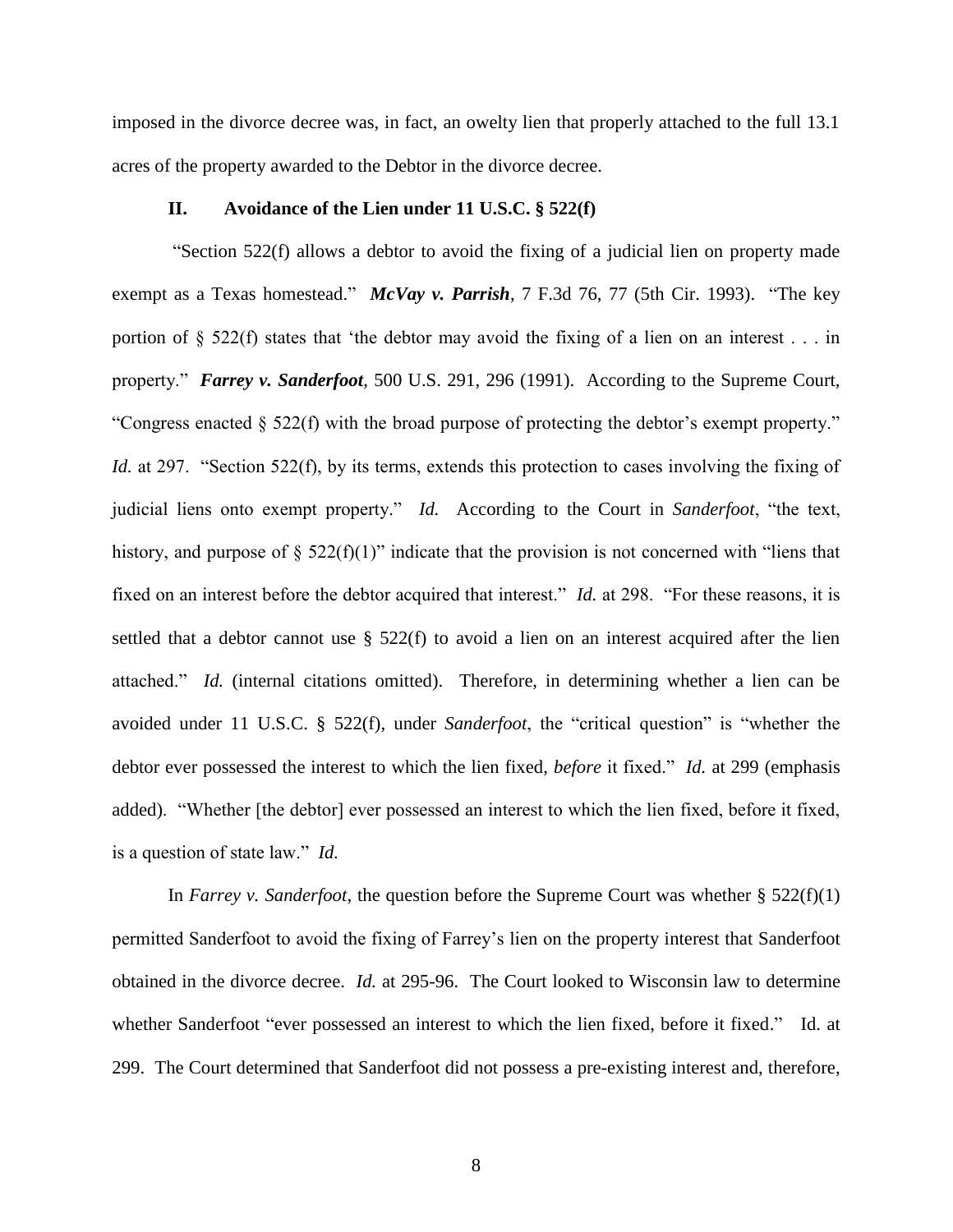could not avoid the lien.

The facts of *Sanderfoot* are as follows. Prior to the divorce judgment, Sanderfoot and Farrey, husband and wife, respectively, "held title to the real estate in joint tenancy, each possessing an undivided one-half interest." *Id.* "[T]he divorce decree extinguished these previous interests. At the same time, and in the same transaction . . . the decree created new interests in place of the old: for Sanderfoot, ownership in fee simple of the house and real estate; for Farrey, various assets and a debt of \$29, 208.44 secured by a lien on Sanderfoot's new fee simple interest." *Id.* The Court concluded that "the lien could not have fixed on Sanderfoot's pre-existing undivided interest half interest because the divorce decree extinguished it." *Id.* "Instead, the only interest that the lien encumbers is debtor"s wholly new fee simple interest. The same decree that awarded Sanderfoot his fee simple interest simultaneously granted the lien to Farrey." *Id.* "Sanderfoot took the interest and the lien together, as if he had purchased an already encumbered estate from a third party." *Id.* at 300. "Since Sanderfoot never possessed his new fee simple interest before the lien 'fixed',  $\S$  522(f) [was] not available to avoid the lien." *Id.*

The Fifth Circuit applied the legal principles established in *Sanderfoot* in *McVay v. Parrish*, 7 F.3d 76 (5th Cir. 1993). In *Parrish*, the Circuit acknowledged that the protection of § 522(f) is limited in that "a debtor cannot avoid a lien on an interest acquired after a lien attached." 7 F.3d at 77. Nevertheless, the Circuit distinguished the facts in *Parrish* from those in *Sanderfoot* and, accordingly, arrived at a different conclusion.

The facts of *Parrish* are as follows. Prior to the parties' divorce, the husband, Samuel Parrish, inherited a 23.15 acre tract of land from his mother, which under Texas law was his separate property. Later, as part of the divorce decree, the state court awarded a judgment in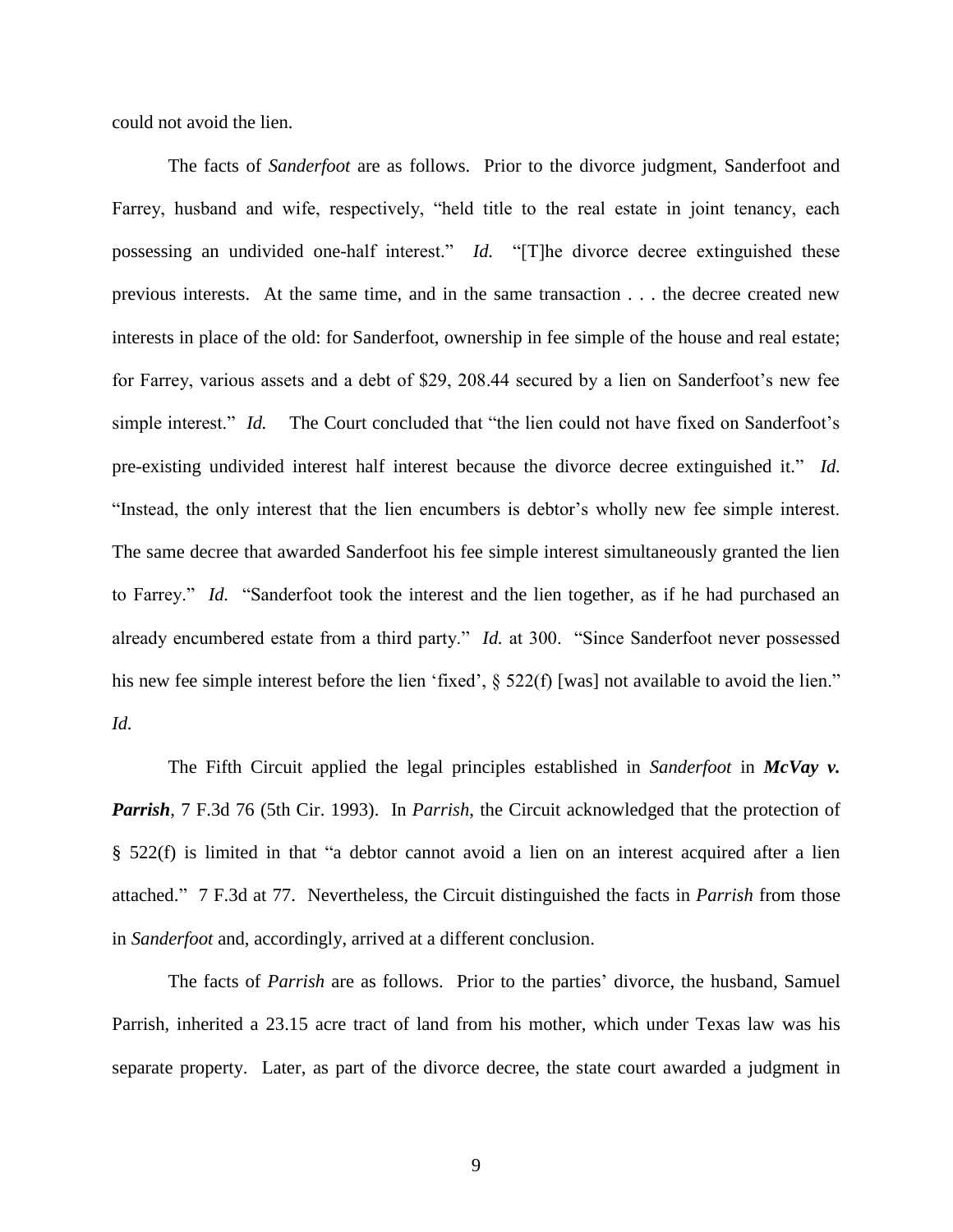favor of McVay in the amount of \$76,500, representing half of the reimbursement to the community estate for improvements Parrish made to the land he inherited. This judgment was secured by an equitable lien against the land. *Id.* at 77. The Fifth Circuit applied Texas law to determine whether Parrish ever possessed an interest to which the lien fixed, *before* it fixed. The Circuit noted that Parrish acquired the land through inheritance as his separate property. "From that point on it was his separate property, as Texas law fixes the character of property as of the time of inception of title." *Id.* at 78 (citing *Eggemeyer v. Eggemeyer*, 554 S.W. 2d 137, 140 (Tex. 1977)). The Circuit thus concluded that "the decree did not create a new property interest for Parrish as did the decree in *Farrey v. Sanderfoot.*" *Id.* "Since Parrish's interest existed before the divorce and continued unaltered afterwards . . . the lien attaching to that property was avoidable under section 522." *Id.*

In this case, unlike in *Sanderfoot*, the Freestone County court did not "extinguish all previous interests the parties had in the property" by way of the divorce decree. *Id.* at 292, 299. To the contrary, the court confirmed the contents of each party"s separate estate before dividing up the marital estate. In particular, the court confirmed that the 10-acre property the Debtor purchased prior to the marriage "has been and is the separate property of" the Debtor. (Divorce Decree, at 2.) Then, as part of the division of the marital estate, the court additionally awarded 3.1 acres of what was then community property to the Debtor. (*Id.* at 3) Finally, the court granted a lien against the full 13.1 acres. (*Id.* at 5.) To be clear, the newly encumbered 13.1 acres included the 10 acres described in Exhibit A (in which the Debtor had a pre-existing separate property interest) as well as the 3.1 acres described in Exhibit B (in which the Debtor acquired a new separate property interest by way of the decree).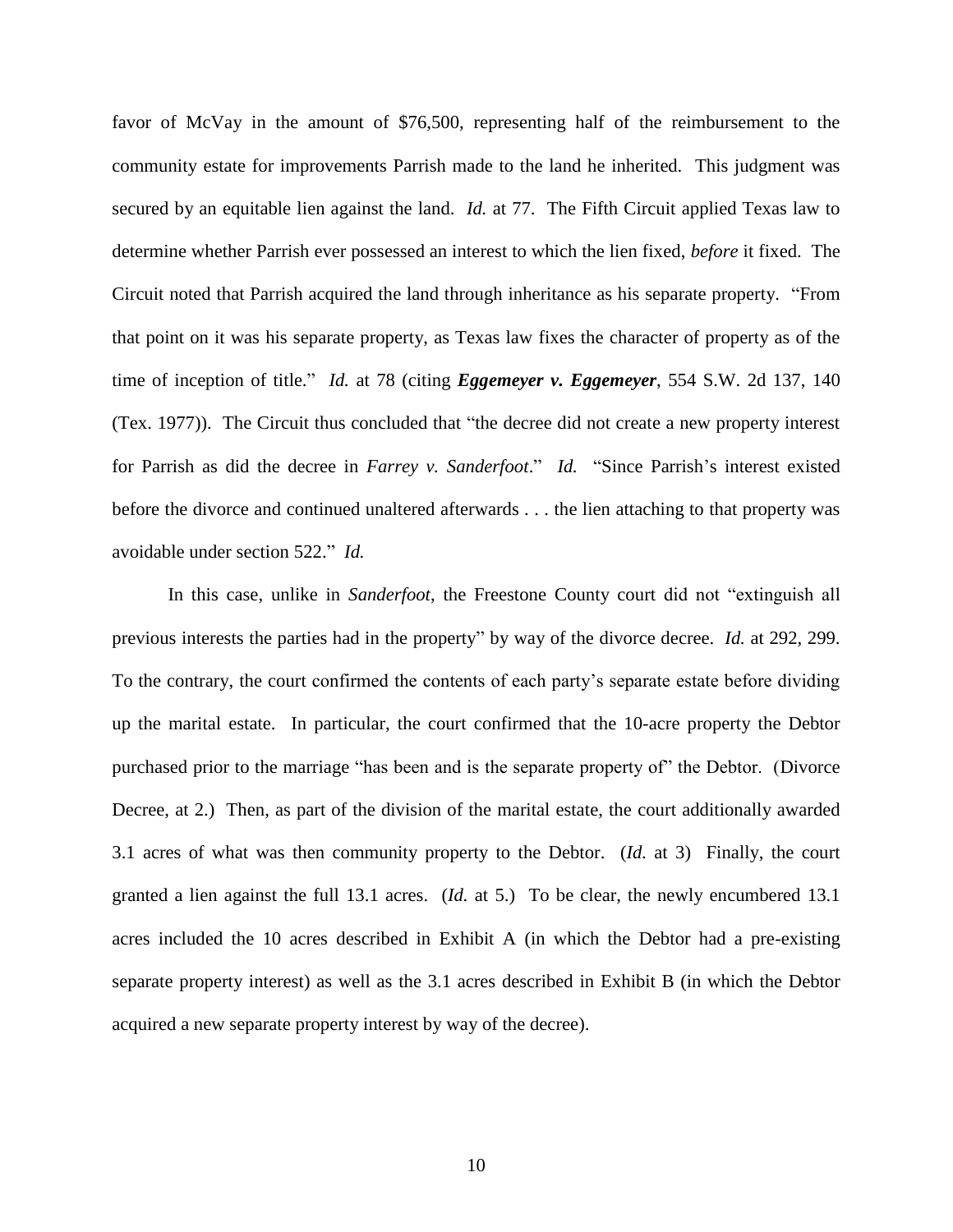With regard to the 10 acres that the Debtor purchased prior to the marriage, like in *Parrish*, the Debtor's separate property interest existed before the divorce and continued unaltered afterwards. With regard to the 10 acres, the decree did not create a new property interest for the Debtor as did the decree in *Sanderfoot*. Therefore, like in *Parrish*, the lien attaching to that property is avoidable under § 522(f). Accordingly, this Court finds that to the extent the judicial lien attached to the 10 acres in which the Debtor had a pre-existing interest, that portion of the lien CAN be avoided under  $\S$  522(f).

On the other hand, with regard to the 3.1 acres of property that the court awarded to the Debtor in the divorce decree, like in *Sanderfoot*, "at the same time, and in the same transaction," the decree created a new separate property interest for Mr. Rieves and simultaneously granted a lien against Mr. Rieves's newly acquired interest. Since Mr. Rieves never possessed his new interest in the 3.1 acres before the lien fixed,  $\S$  522(f) is not available to avoid the lien. Accordingly, this Court finds that to the extent the judicial lien attached to the 3.1 acres that were awarded to the Debtor in the decree, that portion of the lien CANNOT be avoided under § 522(f).

#### **CONCLUSION**

IT IS, THEREFORE, ORDERED that the Debtor"s Motion to Avoid Lien Pursuant to 11 U.S.C. § 522(f) filed October 7, 2011, as part of Debtor's Chapter 13 Plan (docket no. 2) is hereby GRANTED in part and DENIED in part.

IT IS FURTHER ORDERED that to the extent the judicial lien attached to the 10 acres in which the Debtor had a pre-existing interest, that portion of the lien CAN be avoided under § 522(f); and